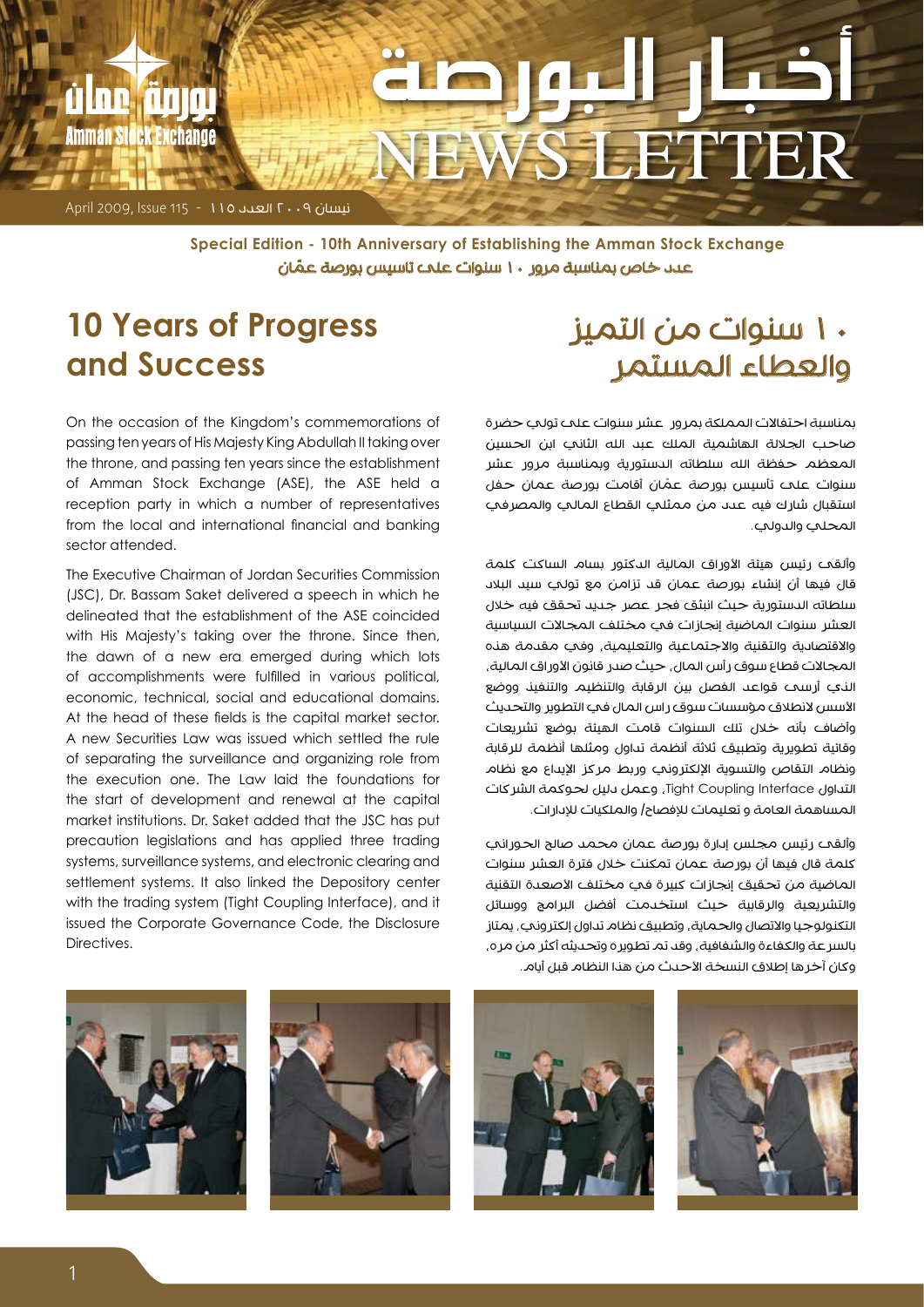وفي مجال التعاون الدولي، قال الحوراني بأن بورصة عمان قد باتت عضواً هاماً ومؤثراً في عدد من الاتحادات والمنظمات العربية والدولية، ولعل قبول البورصة عضواً ً كامال في االتحاد الدولي للبورصات والذي يضم حوالي (٧٠) بورصة عالمية تتويجاً للجهود التي بذلت في التطوير.

وقال المدير التنفيذي لبورصة عمان جليل طريف في كلمه ألقاها بهذه المناسبة أن تطبيق النسخة الجديدة من نظام التداول اإللكتروني 900V NSC قد مثل نقلة نوعية كبيرة في سوق راس المال الأردني وان تطبيق النسخة الجديدة قد تطلبت إدخال تغييرات جنرية شاملة علم جميع مكونات البنية التحتية الإلكترونية للبورصة ولمؤسسات سوق رأس المال، حيث شمل ذلك استخدام أجهزة خادمة جديدة وشبكات اتصال وأجهزة موجهة وشبكات ألياف ضوئية جديدة. وأضاف بأن انطلاق مشروع التداول الإلكتروني الجديد يأتي تتويجاً لجهود استمرت نحو سنتين من العمل الذي بدأته هيئة الأوراق المالية وبورصة عمان ومركز إيداع الأوراق المالية لتحديث البنية التحتية لمؤسسات سوق رأس المال وبدعم وتمويل من االتحاد الأوروبي، حيث بلغت كلفة هذا المشروع نحو (٢,٥) مليون يورو، إذ يعتبر انطلاق هذا المشروع نقلة نوعية كبيرة لمؤسسات سوق رأس المال خاصة في ظل ربط أنظمة التداول اإللكتروني مع أنظمة مركز إيداع الأوراق المالية والأنظمة الرقابية الجديدة لدى هيئة الأوراق المالية والتي تم استخدامها مع انطالقة هذا المشروع.

كما تم خلال الحفل الإعلان عن انطلاق الموقع الإلكتروني الجديد لبورصة عمان حيث قامت الشركة المطورة للموقع بشرح المالمح الجديدة للموقع الإلكتروني الجديد والذي يضم خصائص وميزات كثيرة خاصة فيما يتعلق بسهولة التعامل معه وإمكانية الرجوع إلى البيانات والافصاحات تاريخياً.







Mohammed S. Hourani, also delivered a speech in which he said that Amman Stock Exchange was able to accomplish remarkable developments in the technical, legislative and surveillance fields. The ASE used the best programs of technology and methods safety and protection. It also adopted a trading system that is distinguished by a high speed, efficiency and transparency. The system was developed several times and the latest version was launches a few days ago. At the field of international cooperation, Mr. Hourani said that the ASE has become an effective member at a number of Arab and international federations. Furthermore, the acceptance of the ASE as a full member at the World Federation of Exchanges (WFE) came to top the ASE's developments.

The Chairman of the ASE Board of Directors, Mr.

In his speech, the CEO of the ASE, Mr.Jalil Tarif, said that applying the new version of the trading system NSC V900 is considered a major leap in Jordan Capital Market and entailed introducing comprehensive changes to all the components of the electronic infrastructure of the Stock Exchange as well as the other capital market institutions. Among these were the use of new servers, new communication networks, routing systems, and new fiber optic networks. He added that the introduction of the new version crowns two-years of persistent efforts started by the Jordan Securities Commission (JSC), the ASE and the Securities Depository Center (SDC). Tarif also said, the 2.5 million-Euro project, funded by the European Union, aimed at upgrading the infrastructure of the capital market institutions and he explained that this project is considered a major leap for the concerned institutions as the electronic trading system have now become linked with the SDC systems and the JSC new monitoring systems introduced upon the launch of the project.

Finally, the ASE announced during the party the launching of a new website. The company responsible of renewing the website gave a brief on the basic features of the new website which has a lot of privileges in regard to being user-friendly and the ability of restoring historical data and disclosures.



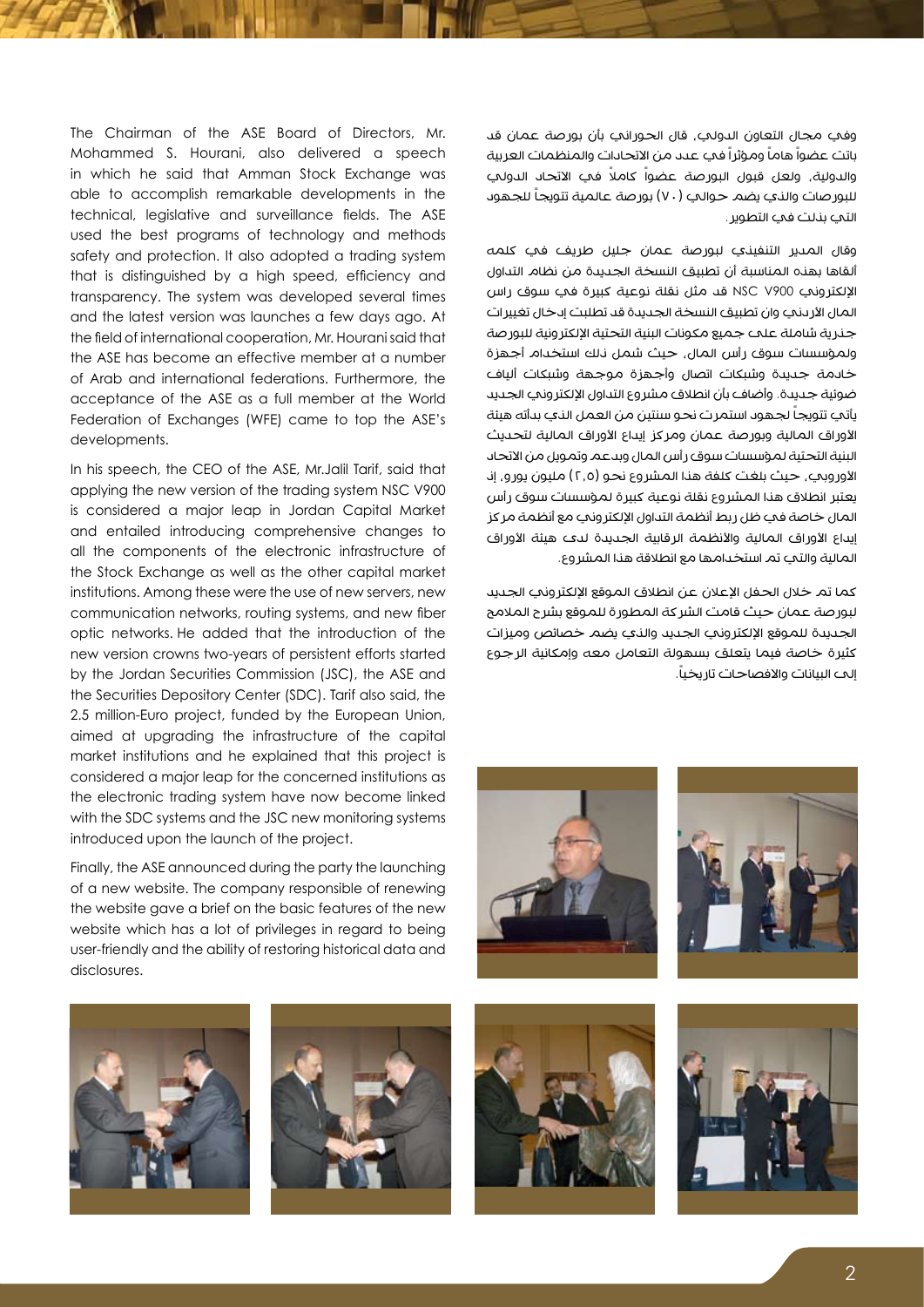### النسخة الجديدة من نظام التداول اإللكتروني

## **The New Version of the Electronic Trading System**

The Amman Stock Exchange (ASE) has launched the new version of the electronic trading system NSC V900 on Sunday, March 22nd, 2009, whereby 12534 transactions worth JD59.9 million were executed in the first trading session across the several trading stages including the new stages that have been introduced by the new system.

The CEO of the ASE, Jalil Tarif, stressed that the new version entailed introducing comprehensive changes to all the components of the electronic infrastructure of the Stock Exchange as well as the other capital market institutions. Among these were the use of new servers, new communication networks, routing systems, and new fiber optic networks.

He added that the introduction of the new version crowns two-years of persistent efforts started by the Jordan Securities Commission (JSC), the ASE and the Securities Depository Center (SDC). Tarif also said, the 2.5 million-Euro project, funded by the European Union, aimed at upgrading the infrastructure of the capital market institutions and he explained that this project is considered a major leap for the concerned institutions as the electronic trading system have now become linked with the SDC systems and the JSC new monitoring systems introduced upon the launch of the project.

Tarif also added that the first trading session, under the new version, successfully completed and all trading stages were carried out within the scheduled timeframe despite the partial disconnection in the dissemination of trading data for eight brokerage firms. However, the ASE technical team, trained to deal with such cases, was able to reconnect these firms to the service within a short period of time. The ASE technical team has been working closely and in cooperation with the capital market institutions to set up the proper infrastructure to implement the new trading system in accordance with international standards.

"The technical team will continue to monitor and follow up to ensure successful implementation of the new version which is set to boost the efficiency and transparency of trading in securities." Tarif stressed.

It is worth mentioning that the new version will help develop the trading process at the ASE and enhance the capacity of the electronic trading system. This is due to its high speed and efficiency in receiving and processing programs orders. This version will also help developing the programs used to manage the trading session; which will enable

أطلقت بورصة عمان يوم الأحد الموافق ٢٢ آذار ٢٠٠٩ النسخة الجديدة من نظام التداول اإللكتروني المعروف بـ 900V NSC، حيث تم تنفيذ نحو (١٢٥٣٤) عقداً بحجم تداول إجمالي مقداره (٥٩,٩) مليون دينار خالل جلسة التداول األولى، نفذت من خالل مراحل التداول المختلفة والتي تتضمن مراحل جديدة استحدثها النظام الجديد.

وأكد المدير التنفيذي لبورصة عمان جليل طريف ان تطبيق النسخة الجديدة قد تطلبت إدخال تغييرات جذرية شاملة على جميع مكونات البنية التحتية اإللكترونية للبورصة ولمؤسسات سوق رأس المال، حيث شمل ذلك استخدام أجهزة خادمة جديدة وشبكات اتصال وأجهزة موجهة وشبكات ألياف ضوئية جديدة.

وأضاف بأن انطلاق مشروع التداول الإلكتروني الجديد يأتي تتويجا لجهود استمرت نحو سنتين من العمل الذي بدأته هيئة األوراق المالية وبورصة عمان ومركز إيداع األوراق المالية لتحديث البنية التحتية لمؤسسات سوق رأس المال وبدعم وتمويل من االتحاد الأوروبي، حيث بلغت كلفة هذا المشروع نحو (٢,٥) مليون يورو، إن يعتبر انطالق هذا المشروع نقلة نوعية كبيرة لمؤسسات سوق رأس المال خاصة في ظل ربط أنظمة التداول الإلكتروني مع أنظمة مركز إيداع الأوراق المالية والأنظمة الرقابية الجديدة لدى هيئة الأوراق المالية والتي تم استخدامها مع انطلاقة هذا المشروع.

وأضاف طريف بأن جلسة التداول الأولى قد استكملت بنجاح وتم تنفيذ جميع مراحل جلسة التداول المختلفة حسب الأوقات المحددة لها، بالرغم من وجود بعض الانقطاع الجزئي في بث معلومات التداول الذي شهدته (٨) شركات وساطة، حيث تمكنت األجهزة الفنية المختصة بالبورصة والتي كانت مهيأة لمثل هذه الحاالت بإجراء الالزم وإعادة وصل هذه الشركات بخدمة بث معلومات التداول وذلك خلال فترة قصيرة، حيث أن الأجهزة الفنية بالبورصة قد عملت خالل األيام الماضية بالتعاون مع مؤسسات سوق رأس المال علم تهيئة البنية الإلكترونية الملائمة لتطبيق النظام الجديد وبما ينسجم مع المعايير الدولية المطبقة بأحدث البورصات العالمية.

وأضاف طريف بأن الأجهزة الفـنية ببورصة عمان ستستمر خلال الفترة المقبلة بمراقبة وتتبع تطبيق النسخة الجديدة على أكمل

|                                                   | OUTE TIA AX D MO ask F<br>a                                                                           |
|---------------------------------------------------|-------------------------------------------------------------------------------------------------------|
| <b>MEG SON</b><br>179.78<br>9.43.8<br>41.2<br>tà. | 学校<br>٠<br><br>m<br>-                                                                                 |
| œ<br>m<br>▬                                       | <b>ASSOCIATE</b><br><b>FETTI</b><br>E<br>掴<br>٠<br>ä<br>119<br>驵<br>m<br><b>STATE</b><br><b>CHECK</b> |
| $-3 - 49$                                         | E<br>高端<br>E<br>to<br>m<br><b>PARTIES</b><br>24<br>H<br>E<br>ê                                        |
| <b>STATISTICS</b><br>医胃腺炎                         | <b>MARKET FOR SAFARE</b><br>E<br>ł<br>ш<br>13<br>74448<br>E<br>٠<br>福                                 |
| 1.11.11.11.11<br><b>CONTRACTOR</b><br>ä<br>Ω<br>я | 쁖<br>Ħ<br>H<br>ı<br>24,000,000<br>扭                                                                   |

E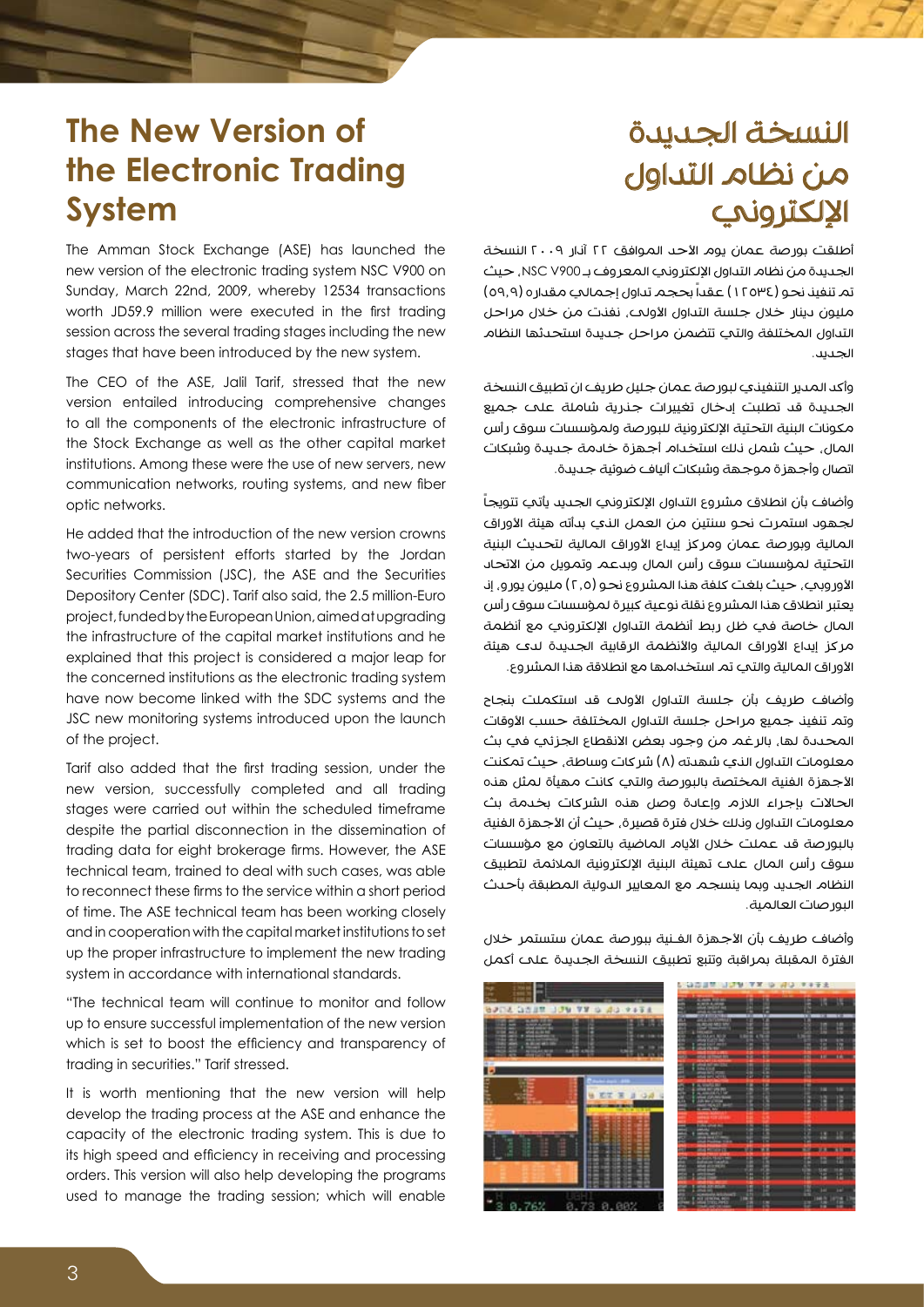وجه وبما يحقق الهدف المنشود منها وبما يعزز أكبر قدر من الكفاءة والشفافية في عمليات تداول الأوراق المالية.

ويذكر بهذا الصدد بأن النسخة الجديدة من نظام التداول تأتي لتطوير عمليات التداول في البورصة وزيادة القدرة االستيعابية لنظام التداول اإللكتروني، حيث تتميز هذه النسخة بالسرعة العالية والكفاءة في استقبال أوامر الشراء والبيع ومعالجتها، وتطوير وظائف البرنامج المسؤول عن إدارة جلسة التداول بما يوفر سيطرة تامة للبورصة ً على أحداث جلسة التداول، فضال عن كونها ربطت نظام التداول اإللكتروني بأنظمة رقابية وأخرى خاصة بنشر المعلومات.

وتتمثل أهم مالمح النسخة الجديدة من النظام بزيادة مراحل جلسة التداول وإضافة العديد من الخصائص الجديدة لهذه المراحل، حيث تم تطبيق خاصية الافتتاح العشوائي ونلك للحد من محاولات التأثير علم الأسعار الافتتاحية للأوراق المالية المتداولة، إضافة إلى تغيير قاعدة تحديد سعر إغلاق الأوراق المالية المتداولة والذي كان يتحدد اعتماداً على سعر آخر عقد في مرحلة التداول المستمر،

> حيث تم إضافة مرحلة جديدة تدعى مرحلة ما قبل الإغلاق يساهم فيها كل المشار كين في السوق لتحديد سعر الإغلاق من خلال احتساب سعر توازن تأشيري اعتماداً على كميات وأسعار أوامر العرض والطلب المدخلة خالل هذه المرحلة، وكذلك الحال أيضاً في تطبيق خاصية الإغلاق العشوائمي والتي تهدف إلى الحد من محاوالت التأثير على أسعار الإغلاق. كما تم أيضاً إضافة مرحلة جديدة من نوعها تسمى مرحلة التداول على سعر اإلغالق تتيح الفرصة لجميع المتعاملين في السوق للتداول علم سعر الإغلاق فقط، ونلك من خلال إدخال أوامر الشراء والبيع علم سعر الإغلاق لمدة زمنية محددة.

> وتوفر النسخة الجديدة من النظام أنواعاً جديدة من أوامر الشراء والبيع من حيث السعر ومن حيث مدة السريان، إضافة إلى أمر إيقاف الخسارة الذي يتيح للوسيط إدخال أمر الشراء أو البيع إلى نظام التداول مع اشتراط عدم تفعيله حتى يتحقق الشرط المتعلق بوصول سعر الورقة المالية المعنية إلى السعر المشترط في الأمر.

ً وأكد طريف بأن النسخة الجديدة تتضمن نظاما جديداً يسمى نظام التحكم المركزي ويهدف هذا النظام إلى الحد من مخاطر وأخطاء التداول في البورصة، من خالل التأكد من استيفاء أوامر الشراء والبيع المدخلة لجميع الشروط الالزمة قبل تمريرها إلى نظام التداول اإللكتروني، حيث ال يقبل هذا النظام أوامر الشراء والبيع إلا إنا كانت مدخلة لأرقام عملاء معرفة حسب الأصول لاى مركز إيداع

الأوراق المالية، إضافة إلى منع حدوث عمليات البيع بعجز حيث يقوم نظام التحكم المركزي بالتحقق من توفر رصيد األوراق المالية الكافية إلتمام تنفيذ أمر البيع قبل تمريره إلى نظام التداول الإلكتروني، والعديد من المزايا الأخرى التي تهدف إلى منع حدوث أية أخطاء خلال عمليات التداول. كما قامت البورصة بتطوير موقع بديل ) Site Recovery Disasters )يتم استخدامه في حال حدوث أي طارئ للموقع الأصيل، حيث تستأنف جلسة التداول من حيث توقفت بفعل العامل الطارئ.

the ASE having a full control on the trading session events. Moreover, it has interconnected the electronic trading system with control systems and the information dissemination systems as well as other systems.

Under the new version, new phases as well as new features have been added to the trading phases including the random opening feature, which seeks to restrict any attempt to affect the opening price of traded securities. Moreover, the closing price is no longer based on the price of the last transaction during the continuous trading phase. Instead, a new phase, called the pre-closing phase has been introduced whereby all participants in the market are involved in determining the closing price by applying an indicative equilibrium price formula based on the volume and price of the buy and sell orders placed in this phase. This applies to

the random closing price, which is aimed at controlling attempts to influence the closing price. A new phase has been introduced as well; it is called Trading at Last. It provides the opportunity for all of those dealing on the market to trade at the closing price only as they can place the buy and sell orders and trade at the closing price for a certain period of time.

The new version also offers new types of buy and sell orders in terms of price and validity in addition to the stop loss order which allows the broker to enter a buy or sell order into the system on condition that it becomes effective only when the required price equals that stated in the order.

Tarif noted that the new version includes a new system called the Central Control Module (CCM) that reduces the trading risks and errors at the Stock Exchange as it verifies whether the orders placed in the system fulfill all the required conditions before they go through the electronic trading system. Tarif also said that the system does not accept orders unless the clients have reference numbers duly identified in line with practices set by the SDC. It also prevents the execution of any sell orders include a

deficit, as the CCM checks the sufficiency of securities in the clients account, which are necessary to complete the order before passing it through the electronic system. The version has other features that aim at preventing any errors during the trading session. The ASE has also developed an alternative site (Disasters Recovery Site) that is used in case of an emergency, where the trading session is recovered at the point of the interruption.

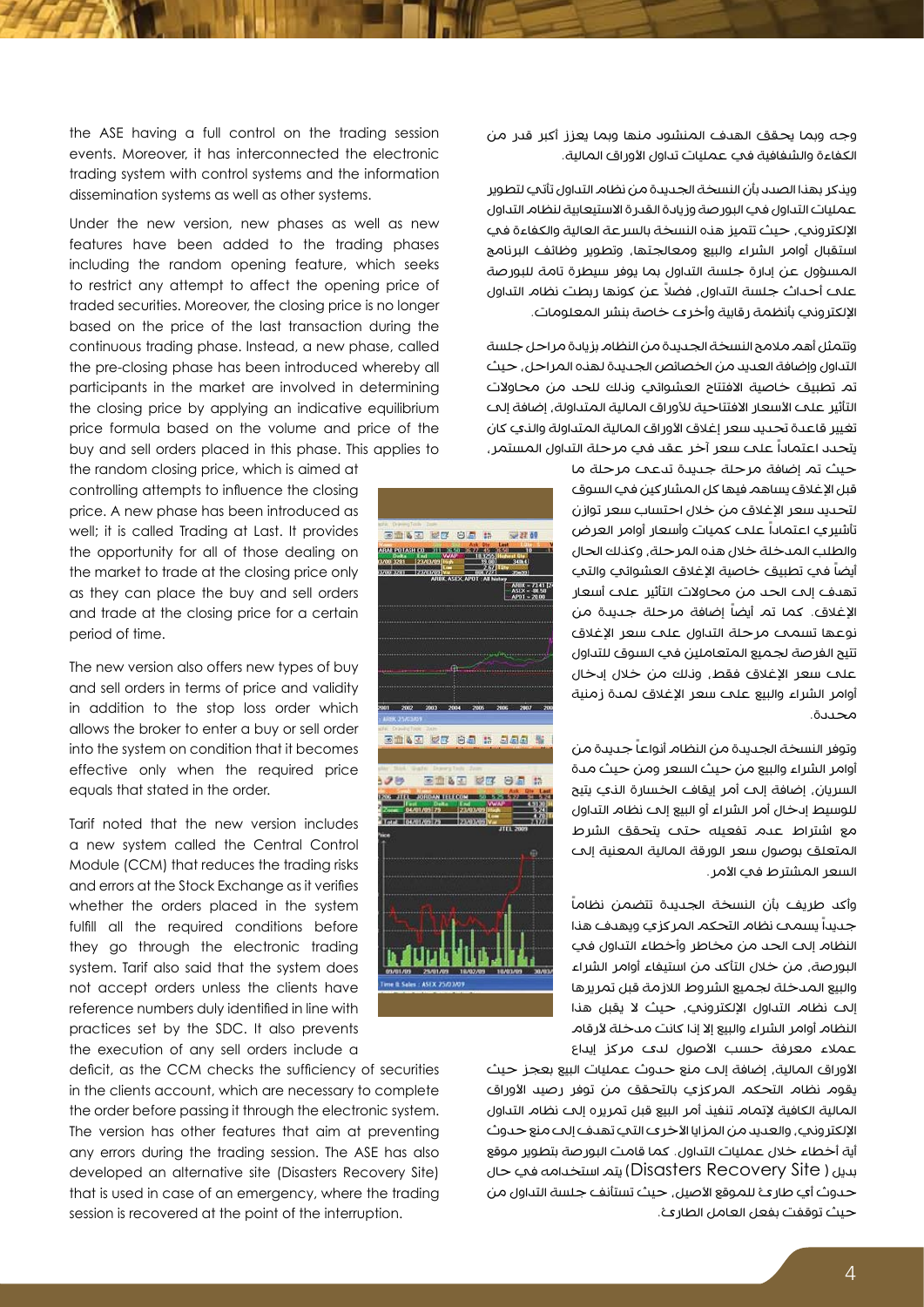#### **Lectures Awareness on the New Trading System**

Amman Stock Exchange started yesterday, March 30th, 2009, holding awareness lectures for the investors about the new trading system applied at the ASE, its features and the latest amendments of the new version (NSC V900). Holding such lectures comes in line with the ASE's policy of raising awareness among investors and people interested in securities trading, particularly, in regard to the rules and legislations that control the trading operations at the ASE. The lectures took place at the Investors Gallery in The Housing Bank Complex/ 5<sup>th</sup> Floor and were attended by a large number of people, which exceeded 100 participants.



#### محاضــرات توعيـــة بنظـام التداول الإلكتروني الجديد

بدأت بورصة عمان يوم أمس الموافق /30آذار2009/ بعقد محاضرات لتوعية جمهور المتعاملين بالأوراق المالية حول مزايا النسخة الجديدة من نظام التداول اإللكتروني 900V NSC الذي بدأ العمل به في ٢٢/آذار/٢٠٠٩ وأهم التعديلات التي جرت علت قواعد التداول في البورصة، ويأتي عقد هذه المحاضرات انسجاما مع السياسة العامة لبورصة عمان في مجال زيادة الوعي لدى المتعاملين والمهتمين بالأوراق المالية وخاصة فيما يتعلق باألنظمة والقواعد التي تحكم عمليات تداول األوراق المالية في البورصة. ويجدر اإلشارة إلى أنه تم عقد المحاضرات في قاعة المستثمرين بالطابق الخامس في مجمع بنك اإلسكان/ الشميساني. وقد حظيت هذه المحاضرات بمشاركة كبيرة حيث تجاوز عدد الحاضرين عن (١٠٠) مشارك.



### **ASE 10th General Assembly Meeting**

On March 12th, 2009 the ASE held its 10th General Assembly meeting, which was chaired by H.E. Mr. Mohammad S. AL-Hourani, Chairman of the Board of Directors and with the presence of all board members, the CEO of the ASE and the Jordan Securities Commission (JSC) representative. During the meeting, they discussed the Board of Directors report of the ASE's accomplishments during the year 2008, and its future plans. Furthermore, the auditor report of the ASE the balance sheet, income statement and financial position were presented. They also discussed the annual budget, as well as the 2008 revenues and expenses and cash flow statements and the financial statements of the vear ending on December 31st, 2008 were endorsed. New members for the ASE Board of Directors were elected. Al-Amal operation Financial Investment, and Business Women Financial Investments, Aman For Securities, Arab Co-Trading Securities won the membership.

### اجتماع الهيئة العامة العاشر لبورصة عمان

عقدت بورصة عمان اجتماع الهيئة العامة العادية العاشر يوم الخميس الموافق 2009/3/12 برئاسة محمد صالح الحوراني رئيس مجلس إدارة بورصة عمان وبحضور أعضاء مجلس اإلدارة والمدير التنفيذي لبورصة عمان جليل طريف وممثل هيئة الأوراق المالية. حيث تم خلال الاجتماع مناقشة تقرير مجلس اإلدارة عن أعمال البورصة لعام 2008 و خطتها المستقبلية، واالستماع إلى تقرير مدقق حسابات البورصة عن ميزانيتها وحساباتها الختامية وأوضاعها المالية، باإلضافة إلى مناقشة الميزانية السنوية وحساب اإليرادات والمصاريف و التدفقات النقدية للبورصة والمصادقة على البيانات المالية للسنة المنتهية في ٣١ كانون الأول ٢٠٠٨.. كما تم خالل االجتماع انتخاب أعضاء مجلس إدارة جديد لبورصة عمان حيث فاز كل من:شركة األمل لالستثمارات المالية، وشركة أمان لألوراق المالية، وشركة التعاون العربي لالستثمارات المالية، وشركة صاحبات الأعمال لتداول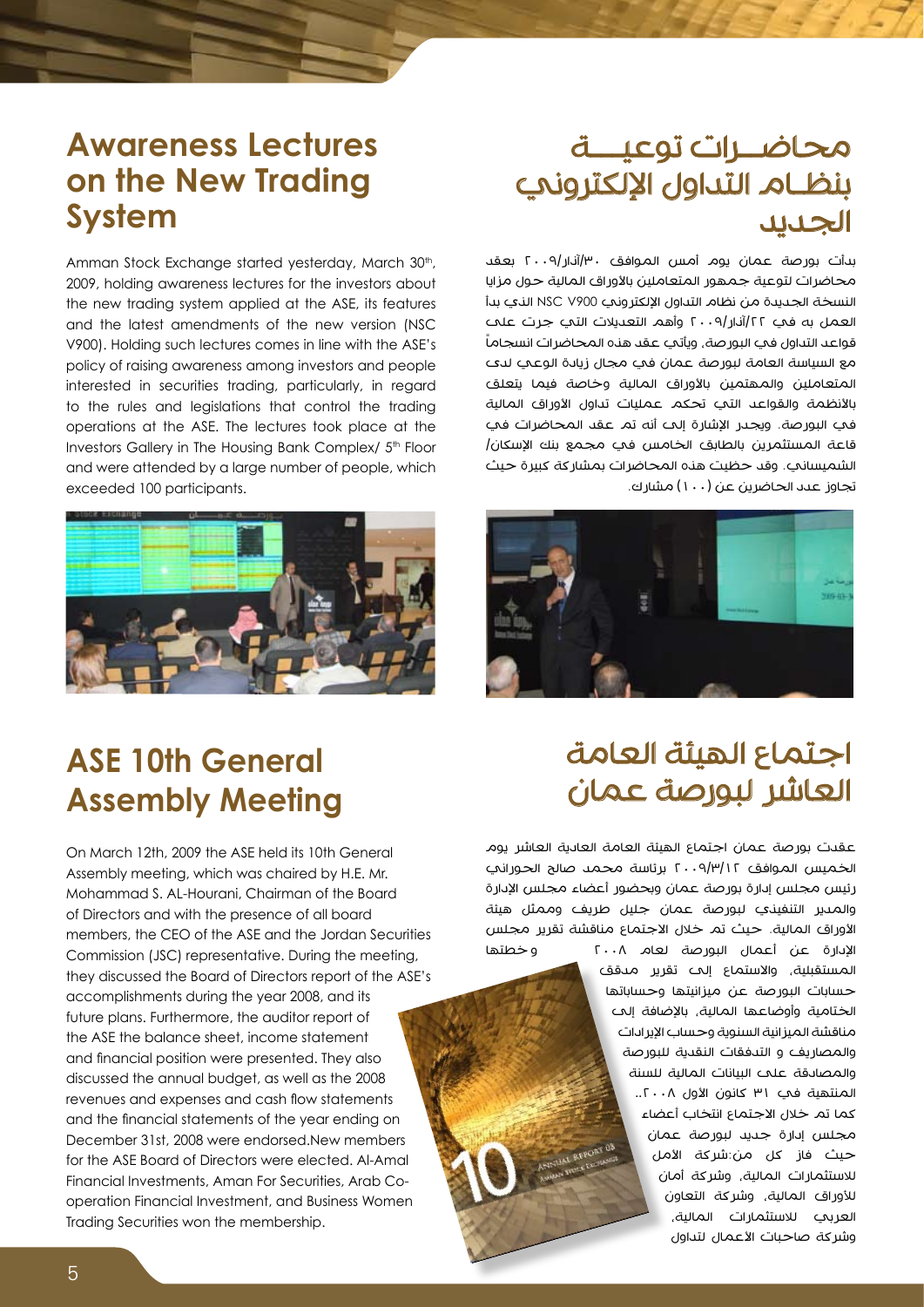## مشاركة بورصة عمان في افتتاح سوق دمشق للأوراق المالية

#### **The ASE Participates in the Inauguration of Damascus Stock Exchange**

Amman Stock Exchange (ASE), represented by the CEO, Mr. Jalil Tarif, participated last week in the inauguration of Damascus Stock Exchange (DSE). The Chairman of the

Board of Directors of the DSE.

Mr. Rateb Shallah, delivered the shield of Damascus Stock exchange to Mr. Tarif as aratitude of the efforts and contributions of Amman Stock Exchange in the establishment of the DSE which honored the Jordan Securities Commission. as well.

It is worth mentioning that the Jordan Capital Market institutions, represented by the Jordan Securities Commission.

Amman Stock Exchange and the Securities Depository center have offered real support so as to enable the DSE to commence its functions. They held training courses for the staff of the DES and gave them support in regard to the technical and legislative domains. The cooperation between the two markets still exists to strengthen the links between the securities markets in order to enhance the national economy of the two countries.

### **The ASE Issues a Pamphlet Entitled "Milestones"**

On the occasion of the ASE celebrating its 10<sup>th</sup> anniversary, it issued a pamphlet entitled "Milestones". The Milestones includes the developments accomplished by the ASE in the legislative and technical fields, in addition to disclosure and information dissemination and the Arab and International Cooperation, Moreover. it includes the milestones of the ASE from 1999 until 2008.

ulu İl noi

Villestones

Nuway closely Hair Go Claim

شاركت بوصة عمان بالاحتفال الرسمي لافتتاح سوق دمشق للأوراق المالية الأسبوع الماضمي، حيث مثل بورصة عمان بهذا االحتفال جليل طريف المدير التنفيذي للبورصة، وقد قام السيد

راتب الشالح رئيس مجلس إدارة سوق دمشق لألوراق المالية بتسليم السيد طريف درع سوق دمشق لألوراق المالية تقديراً للجهد والإسهامات التي قدمتها بورصة عمان في إنشاء سوق دمشق المالية، كما تم تكريم هيئة الأوراق المالية بهذه المناسبة.

ومما يذكر بهذا الصدد أن مؤسسات سوق رأس المال في الأردن ممثلة بهيئة الأوراق المالية وبورصة عمان ومركز إيداع الأوراق المالية قد أسهمت في تقديم مختلف أشكال

الدعم لتمكين سوق دمشق لألوراق المالية من القيام بمهامه بما في ذلك عقد برامج تدريبية للقائمين على مؤسسات السوق في سوريا وكذلك تقديم الدعم الفني والخبرات المتخصصة في المجالات التشريعية والتكنولوجية والفنية، حيث لا يزال التعاون قائماً في مختلف هذه المجالات لما لذلك من أهمية كبيرة في تعزيز أواصر التعاون المشترك بين أسواق المال لخدمة االقتصاد الوطني في كال البلدين الشقيقين.

> بورصة عمان تصدر كتيب بعنوان "أهم  $^{\prime\prime}$ c<sup>\*</sup>ıl.  $\rightarrow$  XI

بمناسبة مرور عشر سنوات على تأسيس بورصة عمان، قامت البورصة بإصدار كتيب بعنوان "أهم الأحداث" يتضمن الإنجازات التي حققتها بورصة عمان خالل العشر سنوات من الناحية التشريعية والتقنية وفي مجال اإلفصاح ونشر المعلومات والتعاون العربي والدولي، باإلضافة إلى أهم الأحداث التب حصلت في البورصة خلال الفترة من ١٩٩٩-٢٠٠٨.

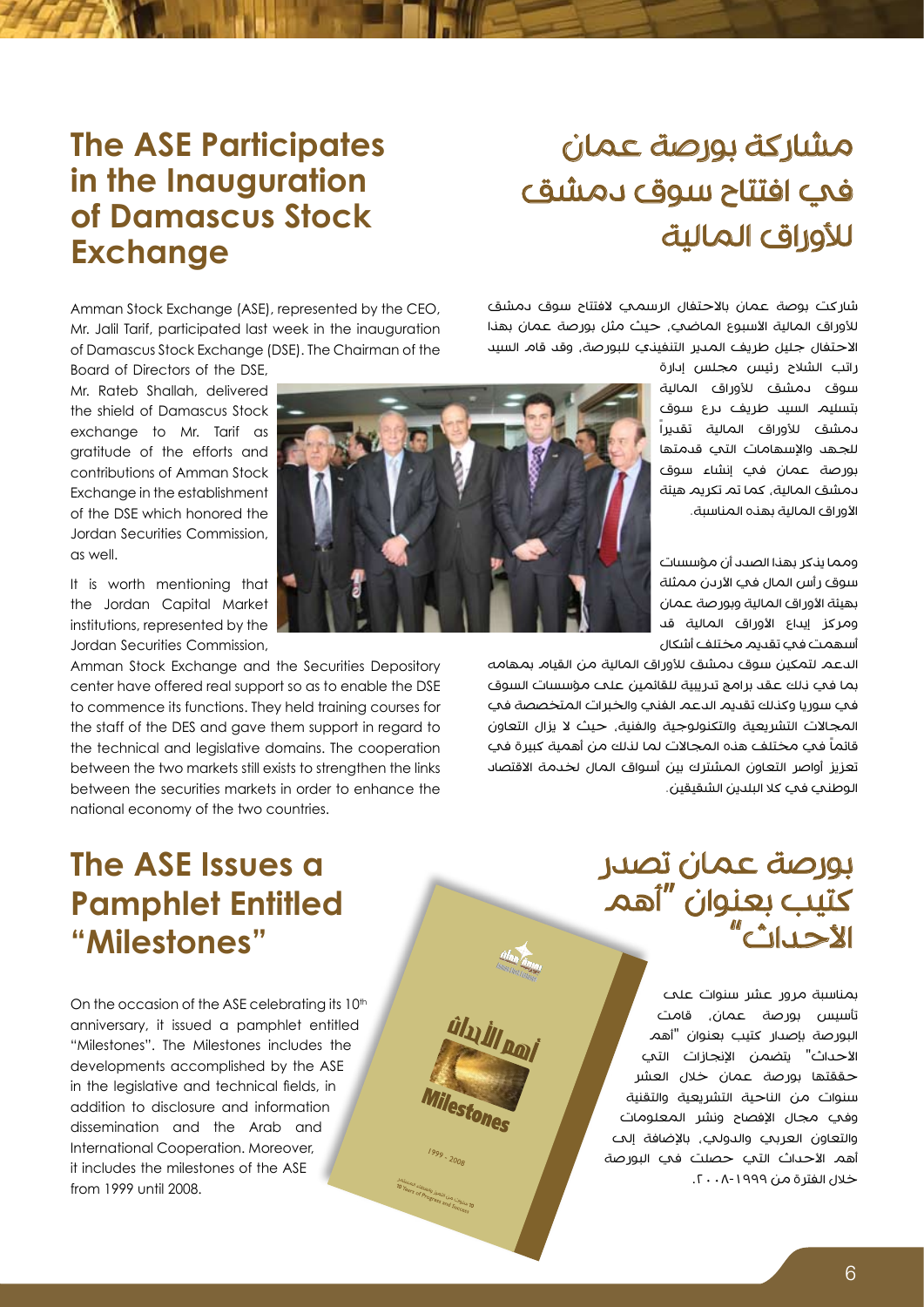#### أداء بورصة عمان

#### **ASE Performance**

ASE performance revealed a decline during March 2009, as the ASE price index weighted by free-float shares closed at (2708) points, a (1.8%) decrease in comparison with the end of 2008. This came as a result of the decrease in financial sector index by (4.5%), but the services sector index increased by (1%), and the industry sector by (2%). The index weighted by market capitalization closed at  $(5625)$  points at the end of March, a  $(10\%)$  decrease in comparison with the end of 2008. The trading volume until March 2009 reached JD (2.8) billion compared to JD (4.7) billion in the same period of the last year, a  $(41\%)$ decrease. The number of traded shares increased to (1.5) billion shares in comparison with (1.3) million shares at the same period of last year, a (17%) increase. The number of executed contracts decreased to (771.4) thousand contracts, a decrease of (24%) in comparison with the same period of last year. Market capitalization of listed companies decreased by JD (2.2) billion reaching JD  $(23.187)$  billion, a  $(8.7%)$  decrease against the end of year 2008, constituting (197.8%) of the GDP.

أظهرت مؤشرات الأداء في بورصة عمان تراجعاً خلال شهر آنار من عام ٢٠٠٩. حيث أغلق الرقم القياسي المرجح للأسهم الحرة عند (٢٧٠٨) نقطة وبانخفاض نسبته (١, ٨٪) مقارنة مع مستواه في نهاية العام ٢٠٠٨، جاء ذلك نتيجة لانخفاض الرقم القياسي لأسعار أسهم القطاع المالي بنسبة )%4.5(، بينما ارتفع لقطاع الخدمات بنسبة (١٪), ولقطاع الصناعة بنسبة (٢٪), كما أغلق الرقم القياسي المرجح بالقيمة السوقية عند (٥٦٢٥) نقطة بانخفاض نسبته (١٠٪) مقارنة مع مستواه في نهاية العام .2008 وبلغ حجم التداول لغاية شهر آنار ٢٠٠٩ حوالب (٢٫٨) مليار دينار مقارنة مع (٤٫٧) مليار دينار لنفس الفترة من العام الماضي وبانخفاض نسبته (٤١٪). وبالنسبة لعدد الأسهم المتداولة فقد ارتفع ليصل إلى (١,٥) مليار سهم مقارنة مع (١,٣) مليار سهم للعام الماضي وبارتفاع نسبته )%17(، كما انخفضت عدد العقود المنفذة ليصل إلى )771.4( ألف عقد، بانخفاض نسبته (٢٤٪) لنفس الفترة من العام الماضي. وبالنسبة للقيمة السوقية لألسهم المدرجة في بورصة عمان فقد انخفضت بمقدار (٢,٢) مليار دينار لتصل إلى (٢٣,١٨٧) مليار دينار وبانخفاض نسبته (٨.٧٪) مقارنة مع نهاية عام ٢٠٠٨ لتشكل مـا نسبتــه ( ١٩٧،٨٪) من الناتج المحلي الإجمالي.

#### **ASE's Performance Indicators**

### مؤشرات أداء بورصة عمان

|                              | %<br>Change | شىاط<br>February | أنار<br>March |                                    |
|------------------------------|-------------|------------------|---------------|------------------------------------|
| Trading Value (JD m)         | 19.50       | 979.7            | 1171.0        | حجم التداول (مليون دينار)          |
| Avg. Daily Trading Value (m) | 19.60       | 48.9             | 58.5          | المعدل اليومي لحجم التداول (مليون) |
| No. of Traded Shares (m)     | 24.30       | 552.6            | 686.9         | عدد الأسهم (مليون)                 |
| No. of Contracts (thousand)  | 21.80       | 257.9            | 314.1         | عىد العقود (بالألف)                |
| Market Capitalization (JD m) | 0.49        | 23074.0          | 23187.0       | القيمة السوقية (مليون دينار)       |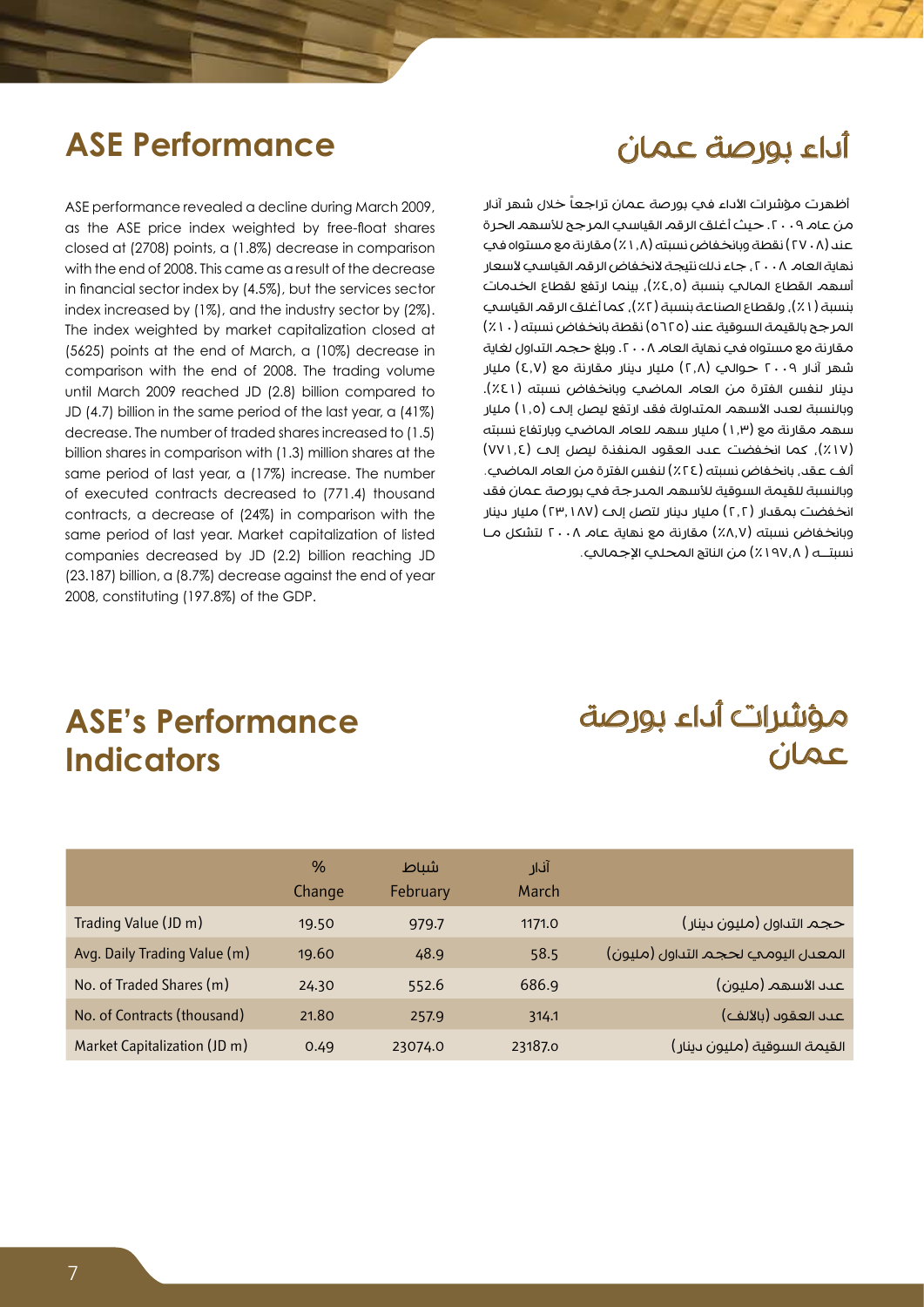#### قرارات بورصة عمان

#### **ASE Resolutions**

#### **CEO** Decisions

- Re-trade the shares of Imcan for Financial Services as of March 1, 2008.
- pany to Darkom Finance and Investments Company • Change the name of Housing Loan Insurance Comas of March 3, 2009.
- Transferring the shares of Jordan New Cable from the First Market to the Second Market as of March 3, 2009.
- List the Fourth issue of Treasury Bills for the year 2009, as of March 5, 2009. The maturity date is  $29/1/2012$ . The total value is JD (125) million, and (6.361%) interest rate.
- tate Development to Afaa Holding for Investment and • Change the name of Afaq for Investment and Real Es-Real Estate Development as of March 8, 2009.
- Change the name of Al-Ameer for Development Project to Afaq for Energy as of March 11, 2009.
- Change the Sector Classification of Darkom Finance and Investments from the Financial Sector/ Insurance to the Financial Sector / Diversified Financial Services as of March 16, 2009.
- Ion Investments Company as of March 18, 2009. • Change the name of Al-Salem for Investment to Baby-
- Suspend the trading of Jordan Industrial Resource shares as of March 2 ordan Masaken for Land and Industrial Development Project in the Second Market as of March 23, 2009.
- facturing in the Second Market as of March 23, 2009. • List the (32.165.176) shares of United Iron and Steel Manu-
- List the (4.2) million shares of United Group for Land Transport in the Second Market as of March 25, 2009.
- Re-trade the shares of Tuhama For Financial Invest-<br>ments, as of March 26, 2008.
- List the First issue of Treasury Bills for the year 2009, as of March 30, 2009. The maturity date is August 22, 2009. and the total value is JD (75) million.

#### **Foreign Investment**

- The value of shares purchased by Non-Jordanians in March equaled JD (304.2) million, (94.3%) of which were purchased by Arabs.
- The value of shares sold by Non-Jordanians was JD (298) million, (92.6%) of which were sold by Arabs.
- During this month, net Non-Jordanian investments showed a positive balance of JD (6.2) million.
- By the end of March, shares owned by non-Jordanians represented (48.5%) of ASE market capitalization, (33.3) of which are owned by Arab investors and (15.2%) by Non-Arabs

#### قرارات المدير التنفيذي

- إعادة شركة إمكان للخدمات المالية للعمل في البورصة وذلك اعتباراً من .2009/3/1
- تغيير اسم شركة تأمين القروض السكنية إلى شركة داركم للتمويل والاستثمار ونلك اعتباراً من ٩/٣/٣٠٠٩.
- نقل إدراج أسهم شركة الكابلات الأردنية الحديثة من السوق الأول إلح السوق الثاني للبورصة ونلك اعتباراً من ٩/٣/٣ . ٢٠
- إدراج اإلصدار الرابع من سندات الخزينة لعام 2009 استحقاق 2012/1/29 والبالغ عددها )125.000( سند بقيمة اسمية مقدارها (١٠٠٠) دينار وقيمة إجمالية تبلغ (١٢٥) مليون دينار وفائدة (١٦,٣٦٪) ونلك اعتباراً من ٢٠٠٩/٣/٥
- تغيير اسم شركة آفاق لالستثمار والتطوير العقاري إلى شركة آفاق لالستثمار والتطوير العقاري القابضة وذلك اعتباراً من  $\Lambda$ |۳/۹ $\cdot$  7.
- تغيير اسم شركة الأمير للتنمية والمشاريع المتعددة إلى شركة آفاق للطاقة وذلك اعتباراً من .2009/3/11
- تغيير التصنيف القطاعي لشركة داركم للتمويل واالستثمار من القطاع المالي/التأمين إلى القطاع المالي/الخدمات المالية المتنوعة ونلك اعتباراً من ١٦/٣/١٦.
- تغيير اسم شركة السالم لالستثمار إلى شركة حدائق بابل المعلقة للاستثمارات ونلك اعتباراً من ١٨ /٩/٣ . ٢٠٠
- تعليق التداول بأسهم شركة الموارد الصناعية الأردنية في البورصة وذلك اعتباراً من .2009/3/22
- إدراج أسهم شركة مساكن الأردن لتطوير الأراضي والمشاريع الصناعية والبالغة عددها (١٨) مليون سهماً في السوق الثاني، وذلك اعتباراً من ١٢٣/٣/٣٠٠٩.
- ُ إدراج أسهم الشركة المتحدة لصناعة الحديد والصلب والبالغة ً في السوق الثاني، وذلك اعتباراً عددها )32.165.176( سهما  $\alpha$ من ۱7/۳/۳۰۰۹.
- إدراج أسهم شركة المجموعة المتحدة للنقل البري والبالغة عددها (٤,٢) مليون سهماً في السوق الثاني، وناك اعتباراً من  $0.7$  $(9/4)$  $(0.75)$
- إعادة التداول بأسهم شركة تُهامة للاستثمارات المالية في البورصة وذلك اعتباراً من .2009/3/26
- إدراج الإصدار الأول من أُنونات الخزينة لعام ٢٠٠٩ استحقاق 2009/8/22 والبالغ عددها )75( ألف بقيمة اسمية مقدارها )1.000( دينار وقيمة إجمالية تبلغ )75( مليون دينار وذلك اعتباراً من ۳/۳/۳۰۰ . آ.

#### الاستثمـار الأجنبي

- بلغت قيمة الأسهم المشتراة من قبل غير الأردنيين خلال شهر آذار )304.2( مليون دينار،منها )%94.3( لمستثمرين عرب.
- بلغت قيمة الأسهم المباعة من قبل غير الأردنيين (٢٩٨) مليون دينار، منها )%92.6( تم بيعها من قبل مستثمرين عرب.
- بلغ صافي استثمار غير الأردنيين خلال هذا الشهر (٦,٢) مليون دينار .
- شكلت األسهم المملوكة من قبل غير األردنيين )%48.5( من القيمة السوقية للبورصة في نهاية آنار، منها (٣٣.٣٪) لمستثمرين عرب، و(١٥,٢٪) لغير العرب.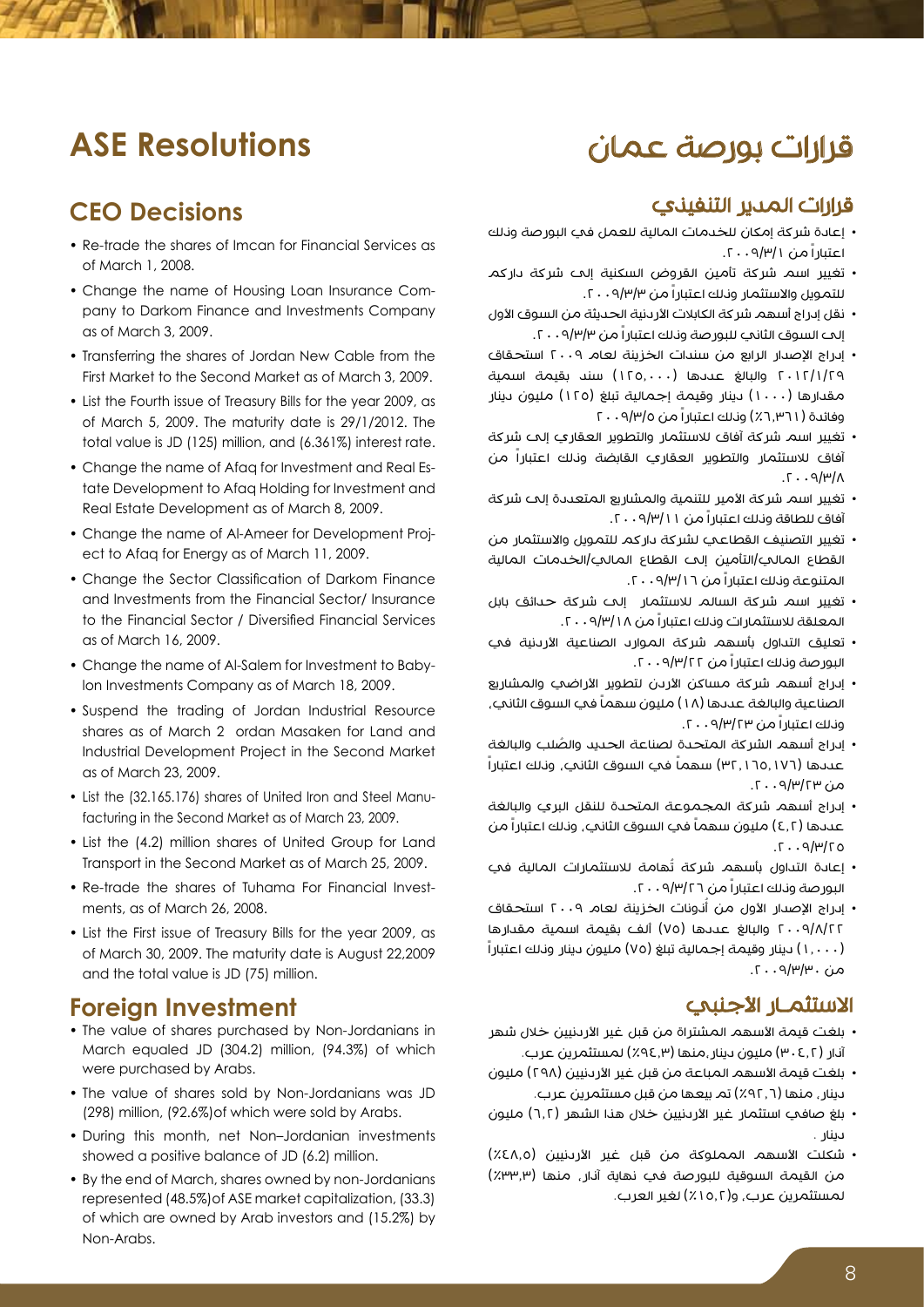# الشركات العشر الأكثر ارتفاعاً في أسعار أسهمها **TOP TEN PERFORMERS**

| <b>COMPANY'S NAME</b>                                | (% )<br>╇ | الإغلاق<br>Closing |                                                                 |
|------------------------------------------------------|-----------|--------------------|-----------------------------------------------------------------|
| Darkom Finangce And Investments                      | 83.0      | 0.86               | ىاركم للتمويل والاستثمار                                        |
| Intel. Brokerage & Financial Markets                 | 61.9      | 1.02               | العالمية للوساطة والأسواق المالية                               |
| Real Estate Development                              | 50.0      | 0.87               | تطوير العقارات                                                  |
| <b>Bindar Trading &amp; Investment</b>               | 49.4      | 2.30               | بندار للتجارة والاستثمار                                        |
| South Electronics                                    | 44.7      | 0.68               | الجنوب للإلكترونيات                                             |
| Darwish Al-Khalili & Sons                            | 41.7      | 2.31               | ىرويش الخليلي و أولاده                                          |
| Jordan Steel                                         | 40.2      | 2.58               | حديد الأردن                                                     |
| <b>High Performance Real Estate</b>                  | 39.4      | 0.99               | الكفاءة للاستثمارات العقارية                                    |
| Jordan Tanning                                       | 38.0      | 5.56               | الدباغة الأرىنية                                                |
| Middle East Pharma, & Chemic, Ind. &<br>Medic. Apps. | 37.9      | 2.40               | الشرق الأوسط للصناعات الدوائية والكيماوية<br>والمستلزمات الطبية |

# الشركات العشر الأكثر انخفاضاً في أسعار أسهمها **WORST TEN PERFORMERS**

| <b>COMPANY'S NAME</b>                      | (% ) | الاغلاق |                                          |
|--------------------------------------------|------|---------|------------------------------------------|
|                                            | ╈    | Closing |                                          |
| Kafa A For Financial & Economical Inv.     | 31.9 | 1.30    | الكفاءة للاستثمارات المالية والاقتصادية  |
| Al Barakah Takaful                         | 29.8 | 1.67    | شركة البركة للتكافل                      |
| <b>Rum Aladdin Industries</b>              | 24.6 | 3.25    | رم علاء الدين للصناعات الهندسية          |
| Al-Qaria Food And Vegetable Oil Industries | 23.6 | 1.33    | القرية للصناعات الغذائية والزيوت النباتي |
| Al-Amin For Investment                     | 21.5 | 1.83    | الأمين للاستثمار                         |
| Resources For Development & Investment     | 18.8 | 1.08    | الموارد للتنمية والاستثمار               |
| <b>Arab Real Estate Development</b>        | 18.0 | 1.59    | العرب للتنمية العقارية                   |
| <b>Tuhama For Financial Investments</b>    | 17.0 | 1.12    | تهامة للاستثمارات المالية                |
| Arab Life & Accident Insurance             | 16.7 | 2.99    | العرب للتأمين علمء الحياة والحوادث       |
| Ard Annomow For Real Estate Dev. & Inv.    | 16.3 | 1.34    | ارض النمو للتطوير والاستثمار العقاري     |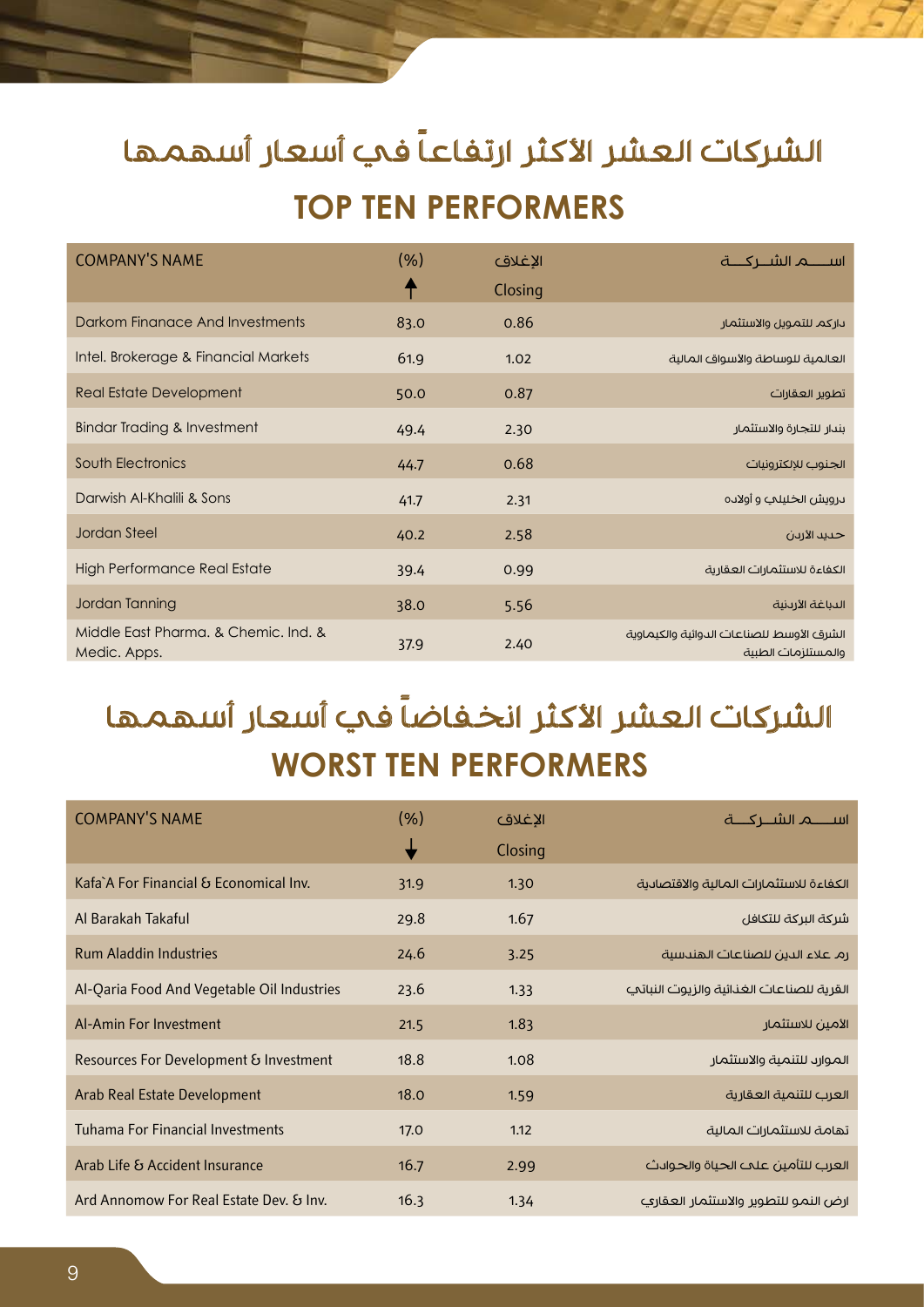



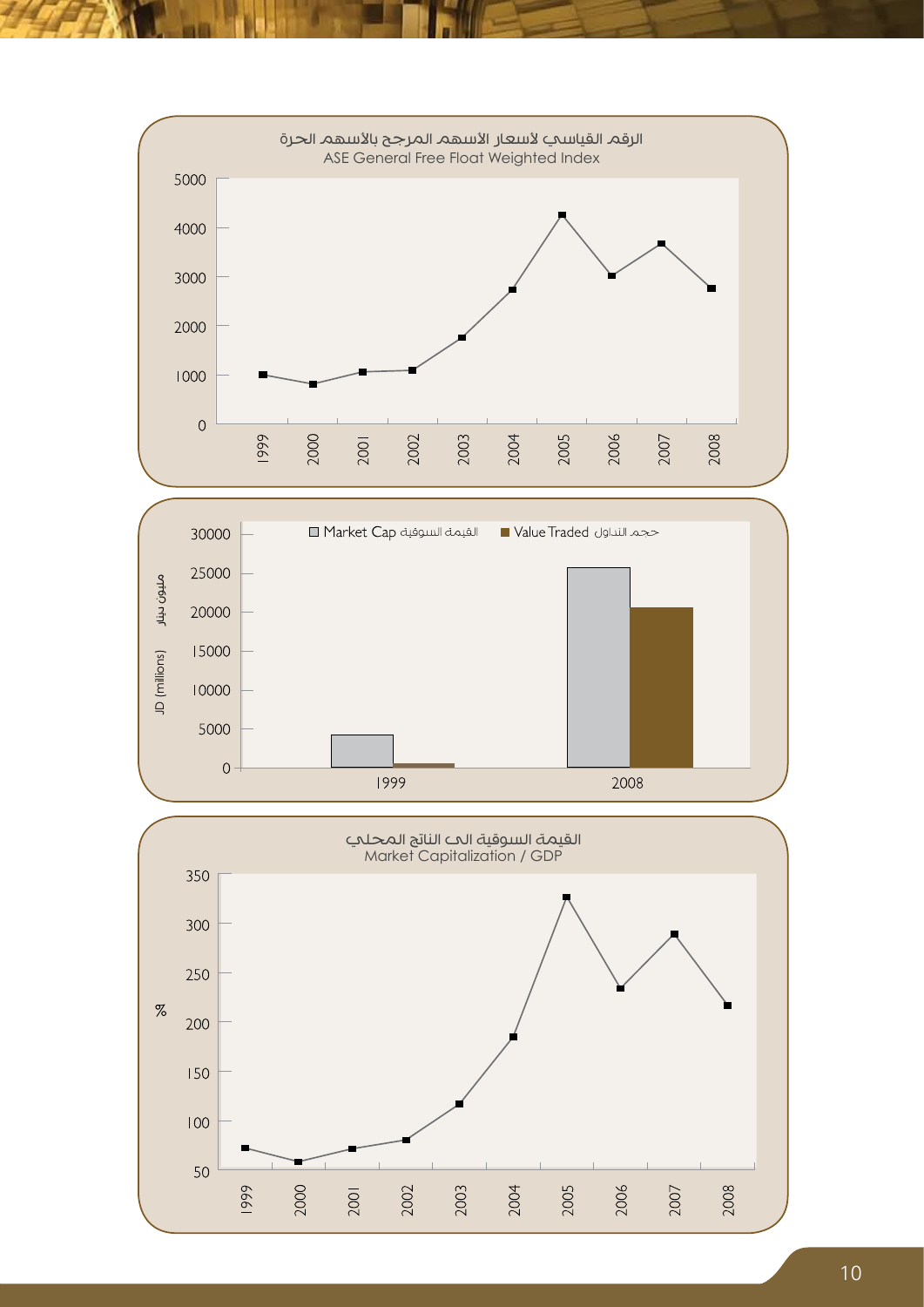